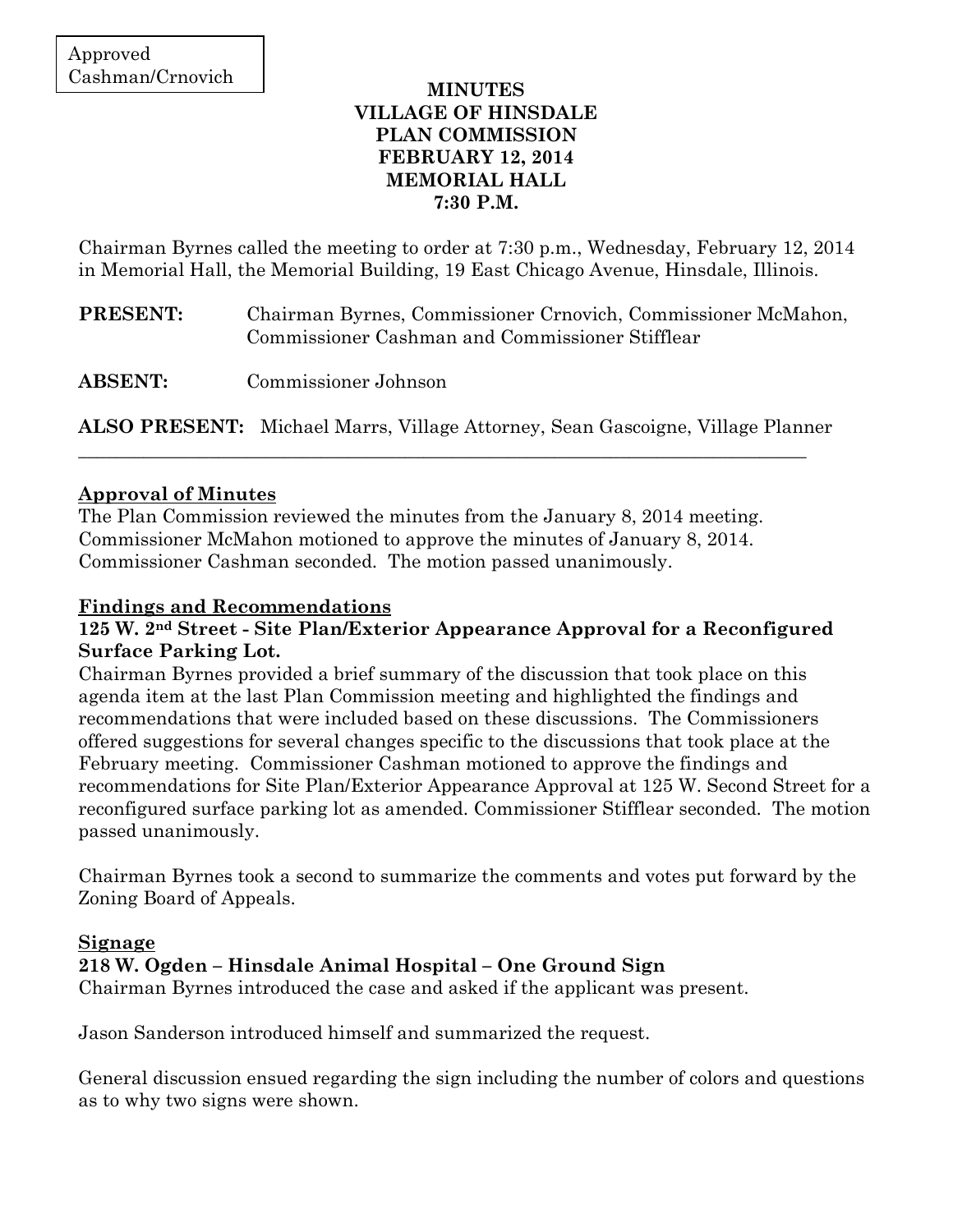The applicant explained that the top illustration was the preferred option, but provided the second as an alternative, based on the requirement for number of colors. They then indicated that they had spoken with staff previously and had agreed that the background color would be black which didn't pose a color limitation issue, if the Commission was supportive of this option.

The Commission questioned the size and location of the existing sign and the applicant confirmed that the proposed sign would be the same general size and location as the one that exists there today.

Commissioner Cashman motioned to approve the monument sign at 218 W. Ogden – Hinsdale Animal Hospital. Commissioner Crnovich seconded. The motion passed unanimously.

## **Exterior Appearance/Site Plan Review**

**901 N. Elm Street – Med Properties - Site Plan/Exterior Appearance Approval for Façade and Exterior Improvements.** 

Bill Dvorak introduced himself and provided a history of the proposal, which included a new play area for the relocated Village Children's Academy and various façade improvements to the existing building.

Dani Fitzgerald, introduced herself as the architect for the general building improvements and indicated that Village Children's Academy had their own architect to present the playground proposal. She went on to summarize the improvements which included ADA upgrades as well as architectural changes to the façade of the building.

Shamus Burns introduced himself as the architect for the Village Children's Academy and summarized the proposal for the playground proposal, which he indicated was basically a direct replica of what existed over at 40 S. Clay, including a fence surrounding the area.

General discussion ensued regarding the play area proposal, including access from the building to the play area.

Mike Trippedi, Landscape Architect for the project, introduced himself and summarized the proposed site plan and landscaping changes. He indicated that a large number of trees were affected by the Emerald Ash Borer and as such, those would have to be removed. He continued with his presentation on the changes which included improvements to ADA accessibility, a protective fence for the play area along Elm and the general landscaping and screening provided.

General discussion ensued regarding the circulation for drop offs on the site and the use of the building. The applicant explained that there was a symbiotic relationship between the daycare facility and the medical uses, in that several of the employees in the medical offices, utilize the daycare.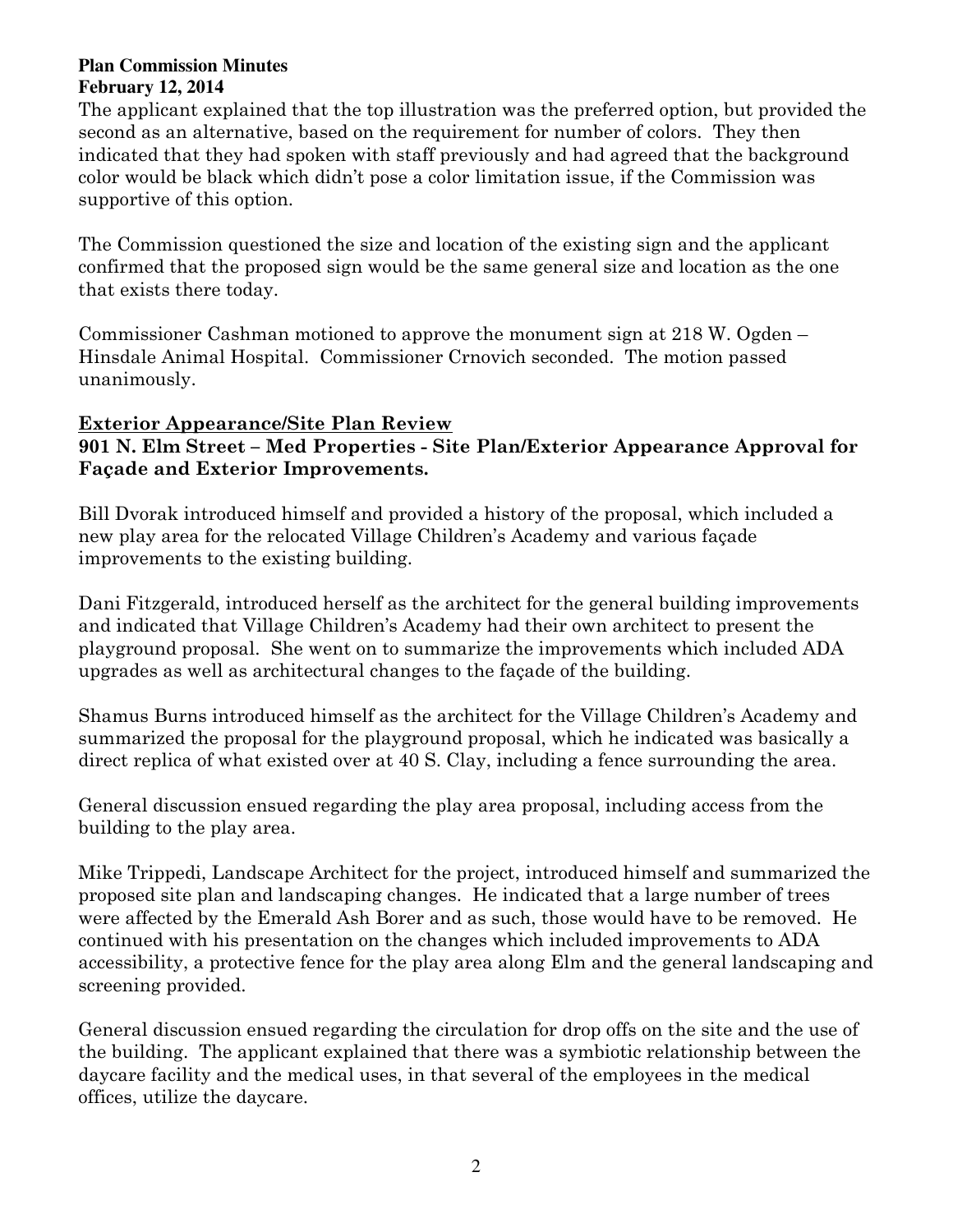Commissioner McMahon questioned the applicant about addressing and signage.

The applicant indicated that they were working on a package for wayfinding and general signage to bring back to the Commission at a later date.

Commissioner Cashman asked the applicant to explain the reasoning for the architectural changes to the building's façade.

General discussion ensued regarding the location of the play equipment and the play surface. The applicant explained that the proposed location was the best option without reducing or eliminating parking spaces. Commissioner Cashman indicated that from Ogden, you would never see the play equipment based on how it was laid out.

Discussion continued and Commissioner Crnovich expressed regarding the number of trees being removed.

The applicant explained that while there was a large number of trees infected and being removed, the site was fairly overgrown currently and didn't necessarily support replacing all of them.

Commissioner Cashman indicated that he was personally ok with the replacement amount and that it would be a large improvement to the site given how overgrown the landscaping currently is.

Discussion continued and the remaining Commissioners agreed with Commissioner Cashman's comments.

Commissioner Cashman motioned for Exterior Appearance Approval for Facade Modifications and Exterior Improvements at 901 N. Elm Street. Commissioner McMahon seconded. The motion passed with the following vote: Ayes: Chairman Byrnes, Commissioner Stifflear, Commissioner McMahon and Commissioner Cashman. Nayes: Commissioner Crnovich

Commissioner McMahon motioned for Site Plan Approval for Facade Modifications and Exterior Improvements at 901 N. Elm Street. Commissioner Cashman seconded. The motion passed with the following vote:

Ayes: Chairman Byrnes, Commissioner Stifflear, Commissioner McMahon and Commissioner Cashman. Nayes: Commissioner Crnovich

# **40 S. Clay Street - Site Plan/Exterior Appearance Approval for Screening of Rooftop Mechanical Equipment.**

Bill Dawes, Architect for the project, introduced himself and summarized the proposal, which included the screening of the mechanical equipment at 40 S. Clay. He then proceeded through the elevations to illustrate the location and appearance of the mechanical equipment, as well as the proposed screening.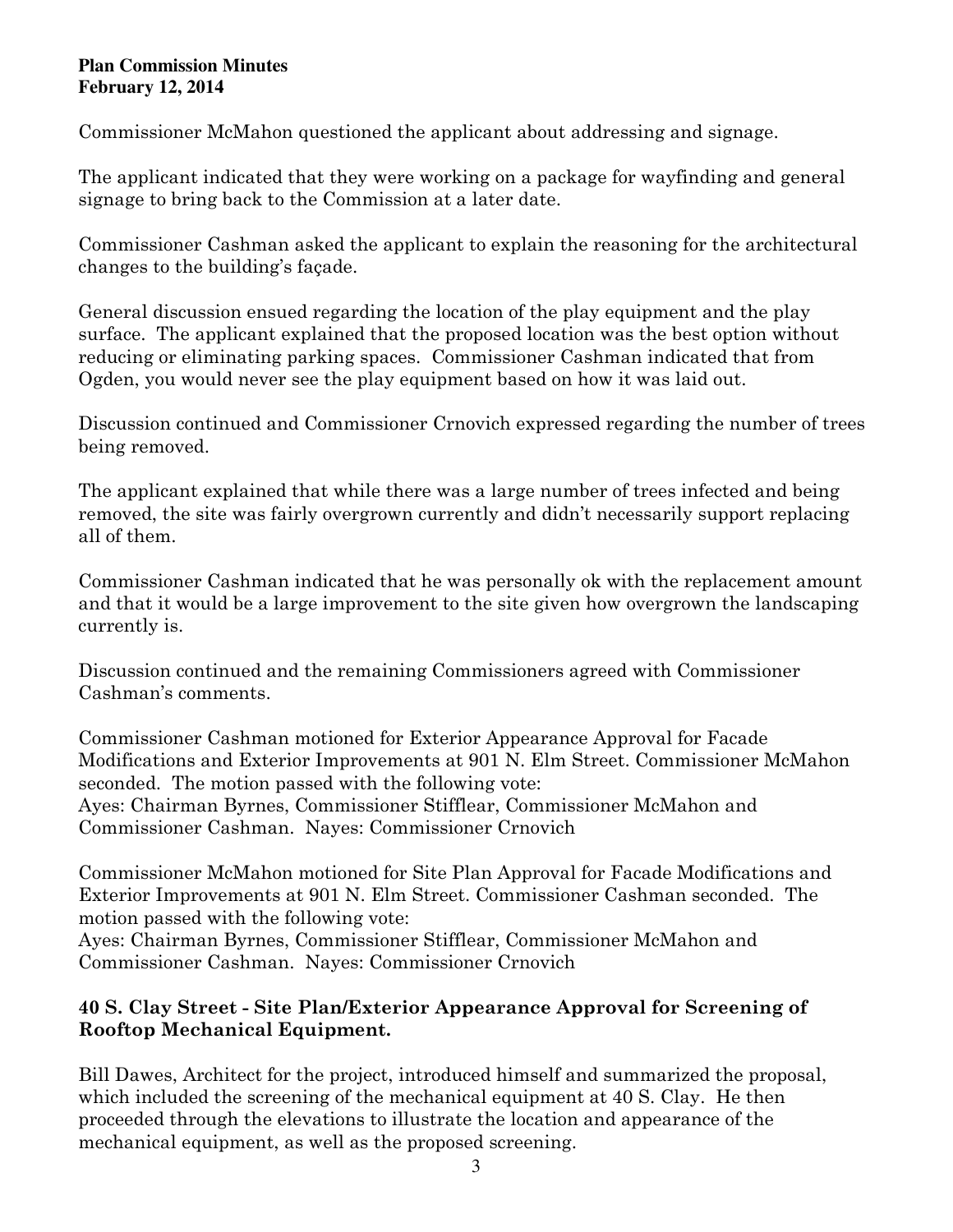General discussion ensued regarding the size and location of the mechanical equipment and the reasoning for why it is located on the roof. They then discussed the history of the mechanical equipment and how much of it was previously located on the roof.

Discussion continued regarding the amount of screening being proposed and why, even though they were screening the views from residential, they weren't screening the additional views as discussed in the code.

Mr. Gascoigne indicated that because this is an existing building that existed before the adoption of the code, the applicant was technically not required to provide screening at all, but because they were willing to install it, exterior appearance approval was required.

Discussion continued and the Commission offered some thoughts regarding how the proposed screening could be improved, including the shielding or painting of the duct work as well.

The applicant proceeded with his presentation and explained the visual and physical changes to the existing rooftop mechanical equipment.

Commissioner Crnovich expressed her concern with the size and appearance of the equipment.

The applicant explained why the mechanical equipment was on the roof and explained that while there were other options, the rooftop was the best option.

Commissioner Stifflear indicated that while he too would like to see the mechanical equipment in another location, the code does not require it and they were really only there to consider the screening. He then commended the applicant for their willingness to provide the screening.

General discussion ensued regarding how the neighbors were impacted and Diane Menza indicated that they had only heard concerns from one neighbor and that in fact, the screening was a response to those concerns. She then indicated that she had received positive feedback from the closest neighbor in the townhomes.

Janice Murray, introduced herself and expressed her concerns regarding the mechanical equipment. She indicated that while the appearance was a concern, the bigger issue for them was the sound.

Don Moritz introduced himself as a resident of the townhome closest to the building. He explained that he had conversations with Ms. Menza and was in support of the changes as he felt the new technology would be an improvement from what exists currently.

General discussion ensued regarding the proposal and Commissioner Crnovich referenced an area of the code she felt applied to this proposal.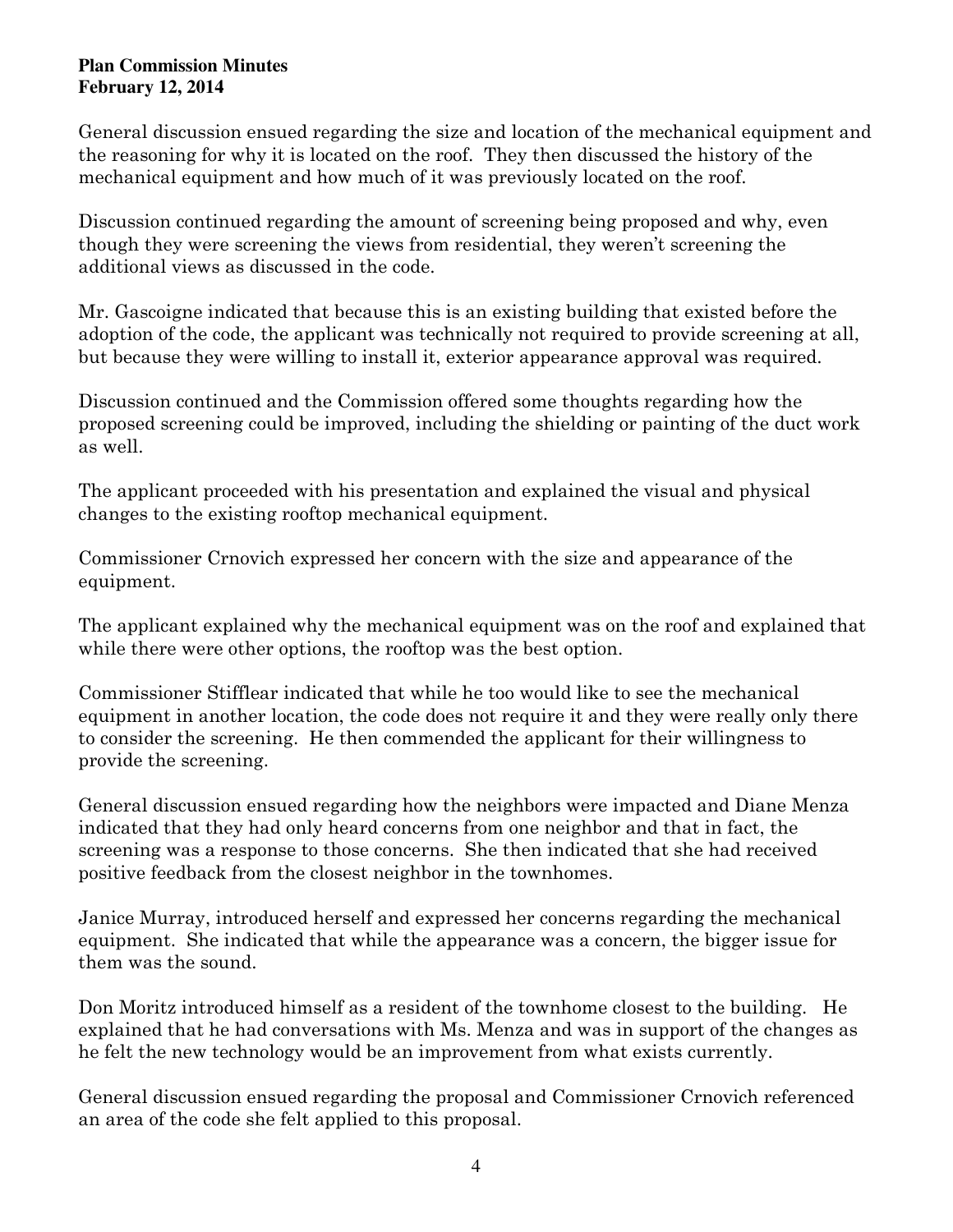Mr. Marrs indicated that the sections referenced were not applicable to this application.

General discussion ensued regarding the sound and whether the screening would have any impact on the noise.

Mr. Marrs indicated that sound is a separate issue and is not something the Commission was considering this evening.

Commissioner Cashman indicated that the screens would definitely be an aesthetic improvement and it would be nice if they also provided sound attenuation.

General discussion ensued regarding the screening and the applicant responded to the concern regarding noise throughout the night. He indicated that once they became aware of the issue, they made arrangements to have that checked and believe that they can resolve the issue with tweaking the building automation system so that it turns off at night.

Commissioner Crnovich offered some final thoughts and reiterated some of her concerns.

Ms. Menza indicated that sound studies were performed and the systems operated at or below the normal levels for that type of equipment. She also indicated that at times, the sound company even had trouble obtaining a reading given the amount of other noises in the area, including the trains.

Bill Murray introduced himself and summarized his concerns regarding the noise and questioned when it would be appropriate to discuss.

Chairman Byrnes recommended that the applicant attend the Zoning and Public Safety or Village Board meeting to generally address the noise concerns.

Commissioner Stifflear summarized his final thoughts and commended the applicant for being willing to install the screening.

Commissioner McMahon motioned for Exterior Appearance Approval for the Screening of Mechanical Equipment at 40 S. Clay Street. Commissioner Cashman seconded. The motion passed with the following vote:

Ayes: Chairman Byrnes, Commissioner Stifflear, Commissioner McMahon and Commissioner Cashman. Nayes: Commissioner Crnovich

Commissioner Cashman motioned for Site Plan Approval for the Screening of Mechanical Equipment at 40 S. Clay Street. Commissioner McMahon seconded. The motion passed with the following vote:

Ayes: Chairman Byrnes, Commissioner Stifflear, Commissioner McMahon and Commissioner Cashman. Nayes: Commissioner Crnovich

# **Public Hearings**

**A-01-2014 – 35 E. First Street – Special Use Permit to Allow a Personal Training Facility on the Second Floor (Transcript of the following Public Hearing on file).**